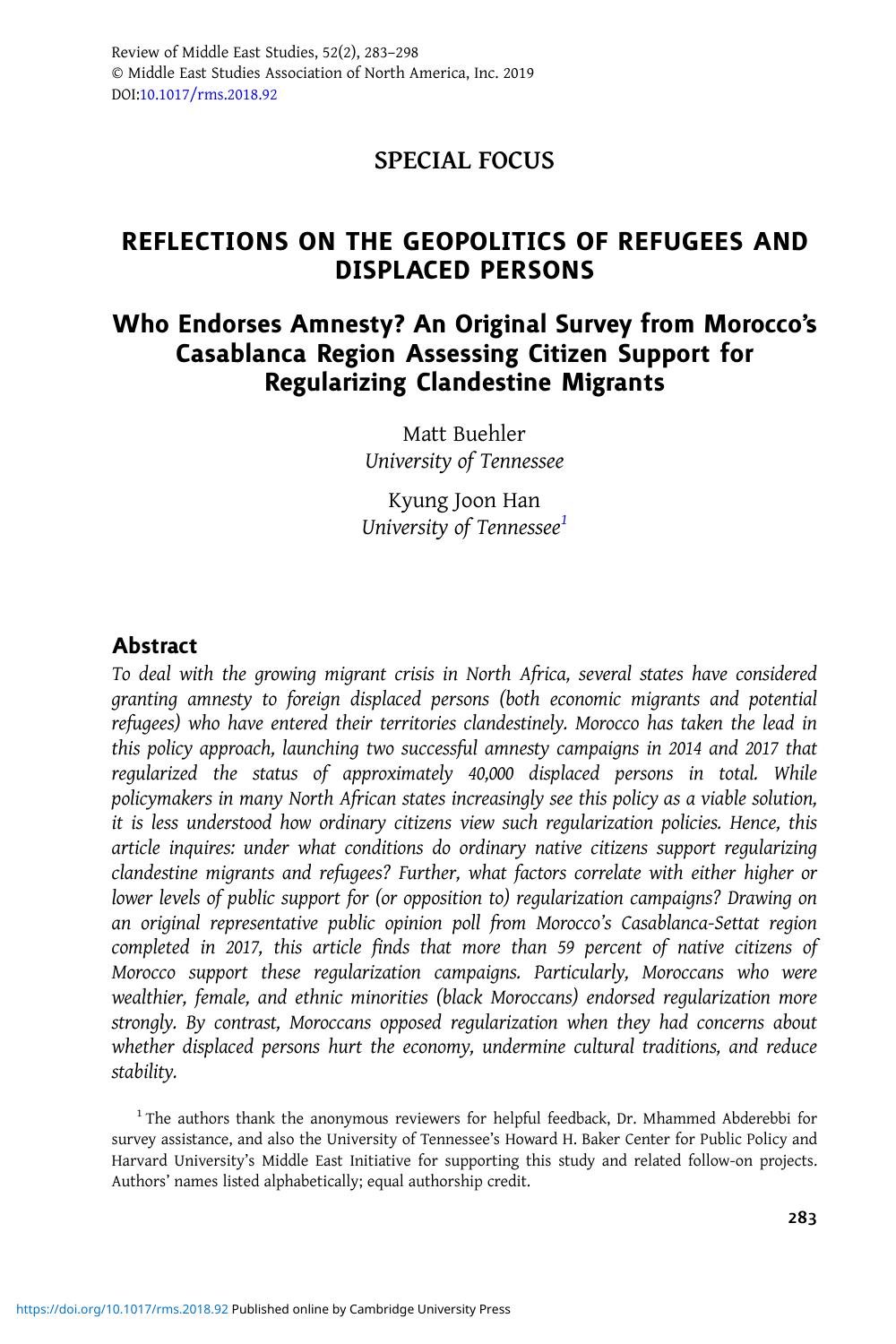Keywords: Migration, sub-Saharan African migrants, regularization, amnesty, survey research, Morocco

The migrant crisis poses possible detrimental effects for states that<br>receive displaced persons. Whereas some displaced persons (e.g.,<br>Syrians and Iraqis) arrive with strong grounds for receiving asylum as receive displaced persons. Whereas some displaced persons (e.g., Syrians and Iraqis) arrive with strong grounds for receiving asylum as refugees escaping conflict, others (e.g., sub-Saharan Africans) arrive as economic migrants fleeing poverty. However, for states receiving these displaced persons, the reasons motivating the clandestine migration matter less than the potential negative consequences of these individuals' arrival. At the minimum, states fear that such displaced persons may stress social services, police workloads, and utilities such as electricity, water, and roads. At the maximum, they fear that the displaced persons could ignite conflicts with native citizens and cause domestic instability. Different strategies have been used to mitigate this crisis, including constructing refugee camps, providing free education, and donating funds.<sup>2</sup>

Because of their position at the crossroads between Africa and Europe, North African countries – Morocco, Algeria, Libya, and Tunisia – have received particularly high numbers of migrants and refugees. In 2008, reports estimated that between 65,000 and 120,000 migrants trying to reach Europe transited to North African countries annually.<sup>3</sup> After 2010, however, that number increased dramatically. According to some estimates, in 2017, as many as 2.5 million foreign migrants and refugees were staying in North African countries, most of them intending to continue onwards to Europe. $4$  Morocco has recently begun offering amnesty to displaced persons, including even those who entered its

<sup>2</sup> For descriptions of some strategies beyond North Africa, see: "Solutions Strategy for Afghan Refugees: Islamic Republic of Iran," United Nations High Commissioner for Refugees (2015), 6, [http://](http://www.unhcr.org/en-us/protection/operations/539ab62a9/solutions-strategy-afghan-refugees-islamic-republic-iran-20152016.html) [www.unhcr.org/en-us/protection/operations/539ab62a9/solutions-strategy-afghan-refugees-islamic](http://www.unhcr.org/en-us/protection/operations/539ab62a9/solutions-strategy-afghan-refugees-islamic-republic-iran-20152016.html)[republic-iran-20152016.html](http://www.unhcr.org/en-us/protection/operations/539ab62a9/solutions-strategy-afghan-refugees-islamic-republic-iran-20152016.html); Michael Stephens, "Migrant Crisis: Why the Gulf States Are Not Letting Syrians In," BBC News, September 7, 2015, <https://www.bbc.com/news/world-middle-east-34173139>; Omer Karasapan, "Who Are the Five Million Refugees and Immigrants in Egypt?," Brookings: Future Development, October 4, 2016, [https://www.brookings.edu/blog/future-development/2016/10/04/who-](https://www.brookings.edu/blog/future-development/2016/10/04/who-are-the-5-million-refugees-and-immigrants-in-egypt/)

 $3$  Hein de Haas, "Irregular Migration from West Africa to the Maghreb and the European Union: An Overview of Recent Trends," International Organization for Migration 32, (2008): 9; Hein de Haas, "The Myth of Invasion: The Inconvenient Realities of African Migration to Europe," Third World Quarterly 29, no. 7 (2008): 1305–1322. <sup>4</sup> Because the migration is clandestine, most statistical figures on the number of migrants both

regionally and per country in North Africa are largely estimates. They can also vary considerably year-to-year with new arrivals. See: Justin Huggler, "Up to 6.6m migrants waiting to Cross to Europe from Africa: Report," Telegraph, May 23, 2017, [https://www.telegraph.co.uk/news/2017/05/23/66m](https://www.telegraph.co.uk/news/2017/05/23/66m-migrants-waiting-cross-europe-africa-report/)[migrants-waiting-cross-europe-africa-report/](https://www.telegraph.co.uk/news/2017/05/23/66m-migrants-waiting-cross-europe-africa-report/).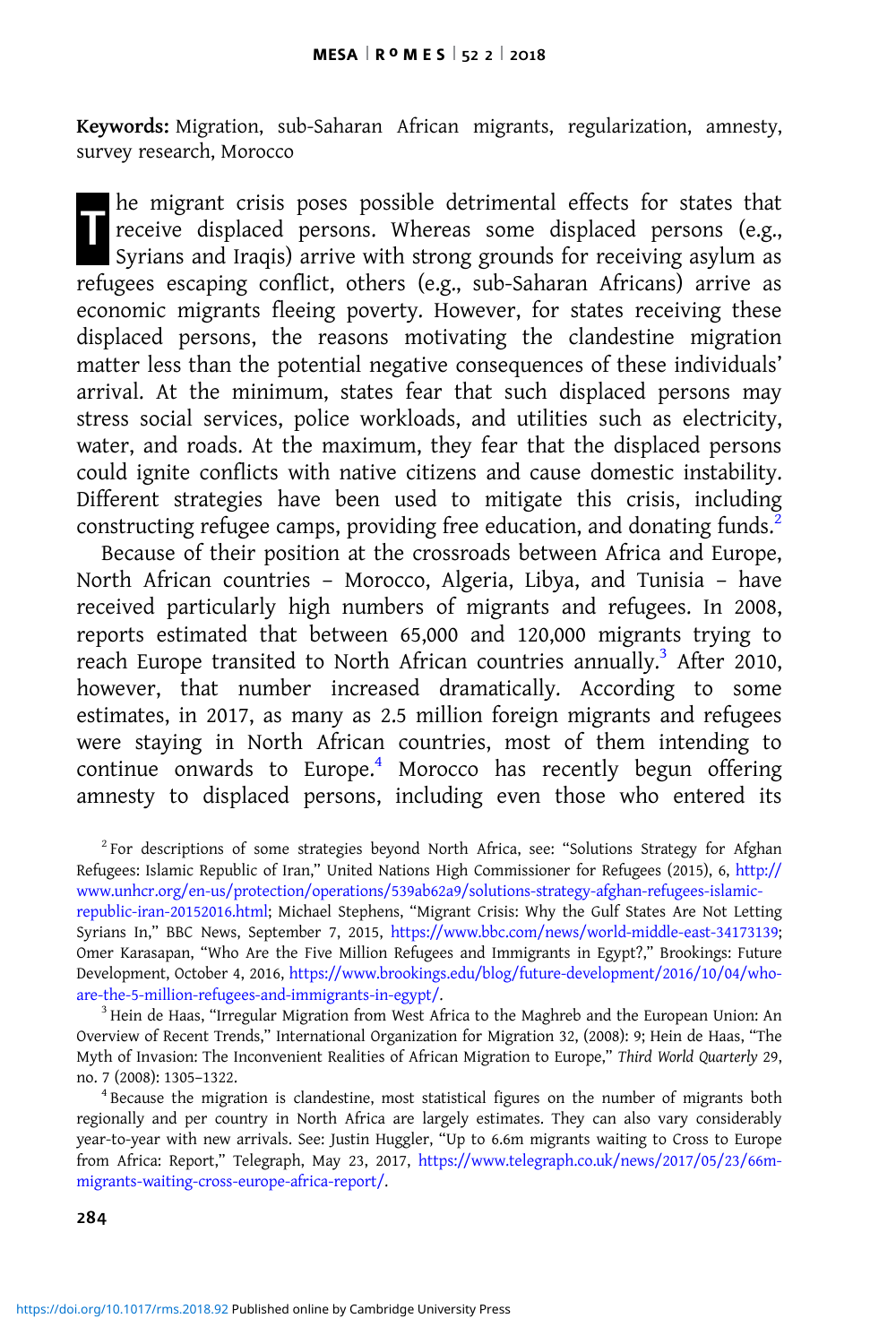territory illegally and clandestinely, making it the first to do so among North African states.

This policy decision has made it an increasingly common topic of conversation among North African policymakers to discuss the merits of regularizing displaced persons. Emulating Morocco's policy, Algeria's Prime Minister Abdelmadjid Tebboune pledged in July 2017 to launch a similar campaign to regularize his country's approximately 430,000 displaced persons,<sup>5</sup> who are mostly sub-Saharan African economic migrants (especially from Mali, Niger, and Burkina Faso).<sup>6</sup> In part, Algeria's desire to regularize migrants stemmed from the negative international publicity it received following the #No\_Africans\_in\_Algeria twitter campaign of June 2017 in which ordinary Algerians expressed racist opinions toward sub-Saharan African migrants in their country.<sup>7</sup> Ultimately, however, Tebboune retracted his proposed regularization campaign facing opposition from political party elites, who claimed that migrants exacerbate crime and drug trafficking.<sup>8</sup> Tunisia, with approximately 160,000 displaced persons,<sup>9</sup> similarly announced that by the end of 2018 it would finalize a new law to regularize refugees<sup>10</sup> (as recently as 2012, it lacked asylum laws or any system to adjudicate and assess refugee applications). Given its ongoing civil war, Libya does not today seem to have a clear policy toward regularizing the approximately 770,000 foreign displaced persons $11$  within its borders, though Muammar al-Qaddafi's regime had experimented with granting amnesty for some Arab economic migrants, mostly Egyptians and Sudanese, in the mid 2000s.<sup>12</sup> Meanwhile, Libya's sub-Saharan African migrants and refugees

 $^5$ Huggler, "Up to 6.6m migrants."<br> $^6$ Mohammed Jaabouk, "Sur les traces du Maroc, l'Algérie promet une regularisation des migrants africains," Yabiladi, July 4, 2017, [https://www.yabiladi.com/articles/details/55209/traces-maroc-l](https://www.yabiladi.com/articles/details/55209/traces-maroc-l-algerie-promet-regularisation.html)[algerie-promet-regularisation.html](https://www.yabiladi.com/articles/details/55209/traces-maroc-l-algerie-promet-regularisation.html); Huggler, "Up to 6.6m migrants."<br><sup>7</sup> "Algerians slammed for 'racist' abuse of sub-Saharan migrants," Middle East Monitor, June 22, 2017,

[https://www.middleeastmonitor.com/20170622-algerians-slammed-for-racist-abuse-of-sub-saharan-](https://www.middleeastmonitor.com/20170622-algerians-slammed-for-racist-abuse-of-sub-saharan-migrants/)

[migrants/.](https://www.middleeastmonitor.com/20170622-algerians-slammed-for-racist-abuse-of-sub-saharan-migrants/) <sup>8</sup> Mohammed Jaabouk, "Algérie: La promesse de régulariser les migrants africains est un leurre," Yabiladi, July 12, 2017, [https://www.yabiladi.com/investir/details/55471/algerie-promesse-regulariser-](https://www.yabiladi.com/investir/details/55471/algerie-promesse-regulariser-migrants-africains.html)

[migrants-africains.html.](https://www.yabiladi.com/investir/details/55471/algerie-promesse-regulariser-migrants-africains.html)<br><sup>9</sup> Huggler, "Up to 6.6m migrants."<br><sup>10</sup> "Migrants: UNHCR, 1000 Refugees in Tunisia," ANSA, July 2, 2017, [http://www.ansamed.info/](http://www.ansamed.info/ansamed/en/news/sections/politics/2018/07/02/migrants-unhcr-1000-refugees-in-tunisia_3133f8e8-fcb1-475a-890d-acf2f4b19a22.html) [ansamed/en/news/sections/politics/2018/07/02/migrants-unhcr-1000-refugees-in-tunisia\\_3133f8e8](http://www.ansamed.info/ansamed/en/news/sections/politics/2018/07/02/migrants-unhcr-1000-refugees-in-tunisia_3133f8e8-fcb1-475a-890d-acf2f4b19a22.html) [fcb1-475a-890d-acf2f4b19a22.html](http://www.ansamed.info/ansamed/en/news/sections/politics/2018/07/02/migrants-unhcr-1000-refugees-in-tunisia_3133f8e8-fcb1-475a-890d-acf2f4b19a22.html) <sup>11</sup> "Libya: End 'Horrific Abuse of Detained Migrants," Human Rights Watch, December 14, 2016, [https://](https://www.hrw.org/news/2016/12/14/libya-end-horrific-abuse-detained-migrants)

[www.hrw.org/news/2016/12/14/libya-end-horri](https://www.hrw.org/news/2016/12/14/libya-end-horrific-abuse-detained-migrants)fic-abuse-detained-migrants. <sup>12</sup> Sara Hamood, African Transit through Libya to Europe: The Human Cost (Cairo: The American University

in Cairo, January 2006), 20, [http://www.migreurop.org/IMG/pdf/hamood-libya.pdf.](http://www.migreurop.org/IMG/pdf/hamood-libya.pdf)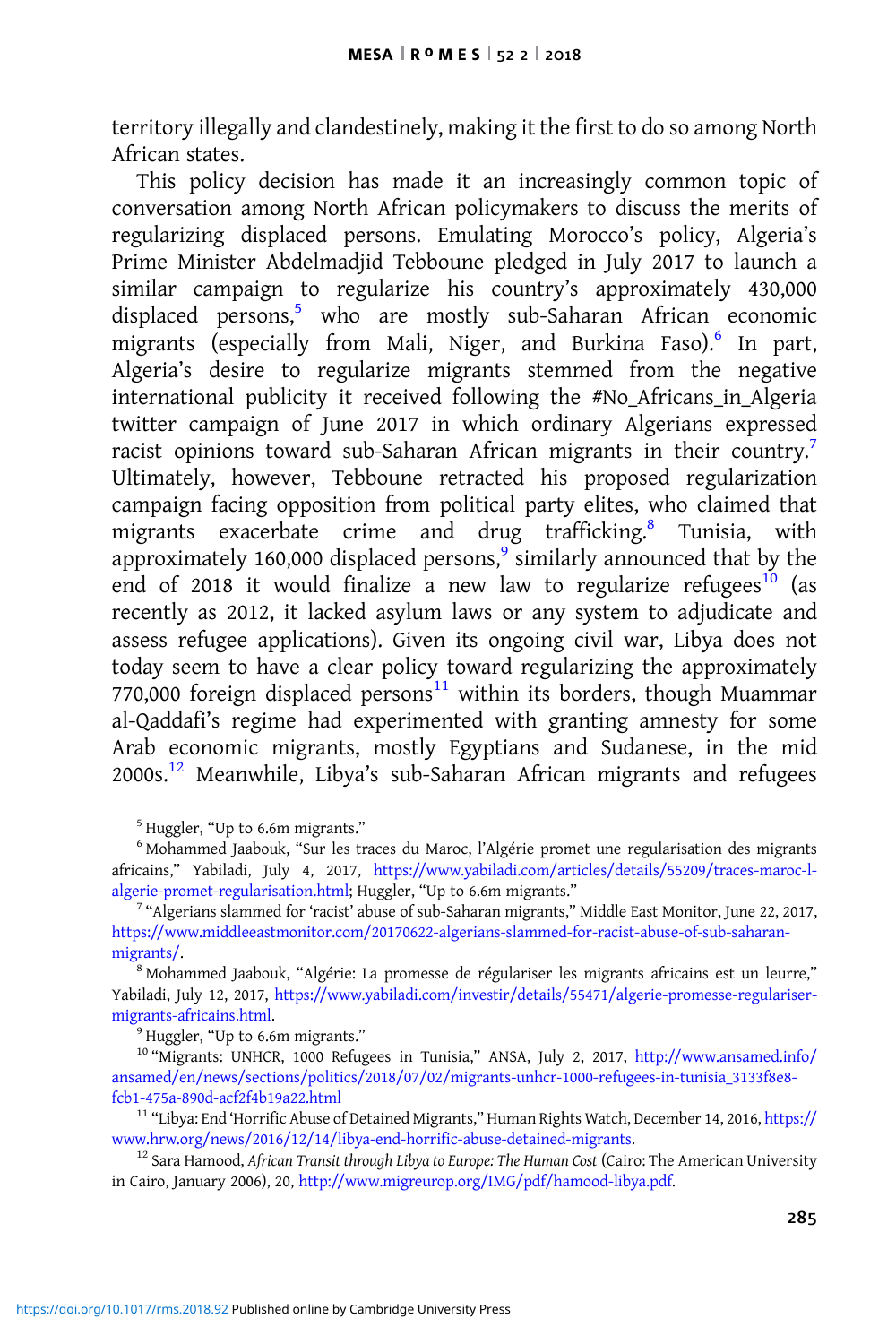faced extensive discrimination, physical abuse, and human rights violations.<sup>13</sup> Such practices continue today.

Given that policymakers across North Africa have seriously considered implementing regularization policies, it is helpful to understand how native citizens of these states view such policies. In a poll of 1,500 native citizens from Morocco's Casablanca-Settat region, our survey found that over 59 percent of respondents support (agree or strongly agree with) Morocco's regularization campaign. By contrast, nearly 29 percent of respondents oppose (disagree or strongly disagree with) it. Moreover, our survey identified the specific cultural, economic, and security factors that correlate with either higher or lower citizen support for regularization. Native citizens voiced greater opposition to regularization when they expressed concerns about whether displaced persons hurt the economy, undermine cultural traditions, and reduce stability through increasing possible incidents of terrorism and crime. In contrast, citizens possessing certain demographic attributes – the wealthy, women, and ethnic minorities (specifically black Moroccans) – expressed greater support for regularization. In emphasizing how economic, cultural, and security variables influence variation in native Moroccan citizens' attitudes, this article echoes findings from studies of native citizens of other geographic regions, notably Western Europe, that have also received influxes of displaced persons.

Morocco is a good case study for several reasons. First, it has a large number of clandestine displaced persons, about  $50,000^{14}$  as of 2017, and hundreds of thousands<sup>15</sup> of migrants who have resettled in the country without official authorization or work visas since 2000. Displaced persons in Morocco include individuals not only from sub-Saharan African countries (primarily Nigeria, Congo, and Senegal) but also from Arab countries (mostly Syria).<sup>16</sup> In total, Morocco's regularization campaigns benefited clandestine migrants and refugees from 116 and 113 different countries, respectively, in 2014 and 2017.<sup>17</sup> Second, Morocco is the only

<sup>&</sup>lt;sup>13</sup> Hamood, "African Transit through Libya," 40–42.<br><sup>14</sup> Huggler, "Up to 6.6m migrants."<br><sup>15</sup> Paul Puschmann, *Casablanca: A Demographic Miracle on Moroccan Soil?* (Leuven, Belgium: Acco Academic Press, 2011), 22–23. <sup>16</sup> "Operation: Morocco (2017 Planning Summary)" UNHCR, December 2, 2016, [http://reporting.unhcr.](http://reporting.unhcr.org/sites/default/files/pdfsummaries/GA2017-Morocco-eng.pdf)

org/sites/default/fi[les/pdfsummaries/GA2017-Morocco-eng.pdf](http://reporting.unhcr.org/sites/default/files/pdfsummaries/GA2017-Morocco-eng.pdf)<br><sup>17</sup> "Régularisation des sans-papiers : 65 % des demandes satisfaites," La Nouvelle Tribune, February 10,

<sup>2015,</sup> [https://lnt.ma/regularisation-papiers-65-demandes-satisfaites/;](https://lnt.ma/regularisation-papiers-65-demandes-satisfaites/) Mohamed Chakir Alaoui, "Migration: Le Maroc decide de régulariser la situation de 24,000 autres étrangers," Le 360 Maroc, March 27, 2018, [http://fr.le360.ma/politique/migration-le-maroc-decide-de-regulariser-la-situation-de-](http://fr.le360.ma/politique/migration-le-maroc-decide-de-regulariser-la-situation-de-24000-autres-etrangers-161669)[24000-autres-etrangers-161669](http://fr.le360.ma/politique/migration-le-maroc-decide-de-regulariser-la-situation-de-24000-autres-etrangers-161669).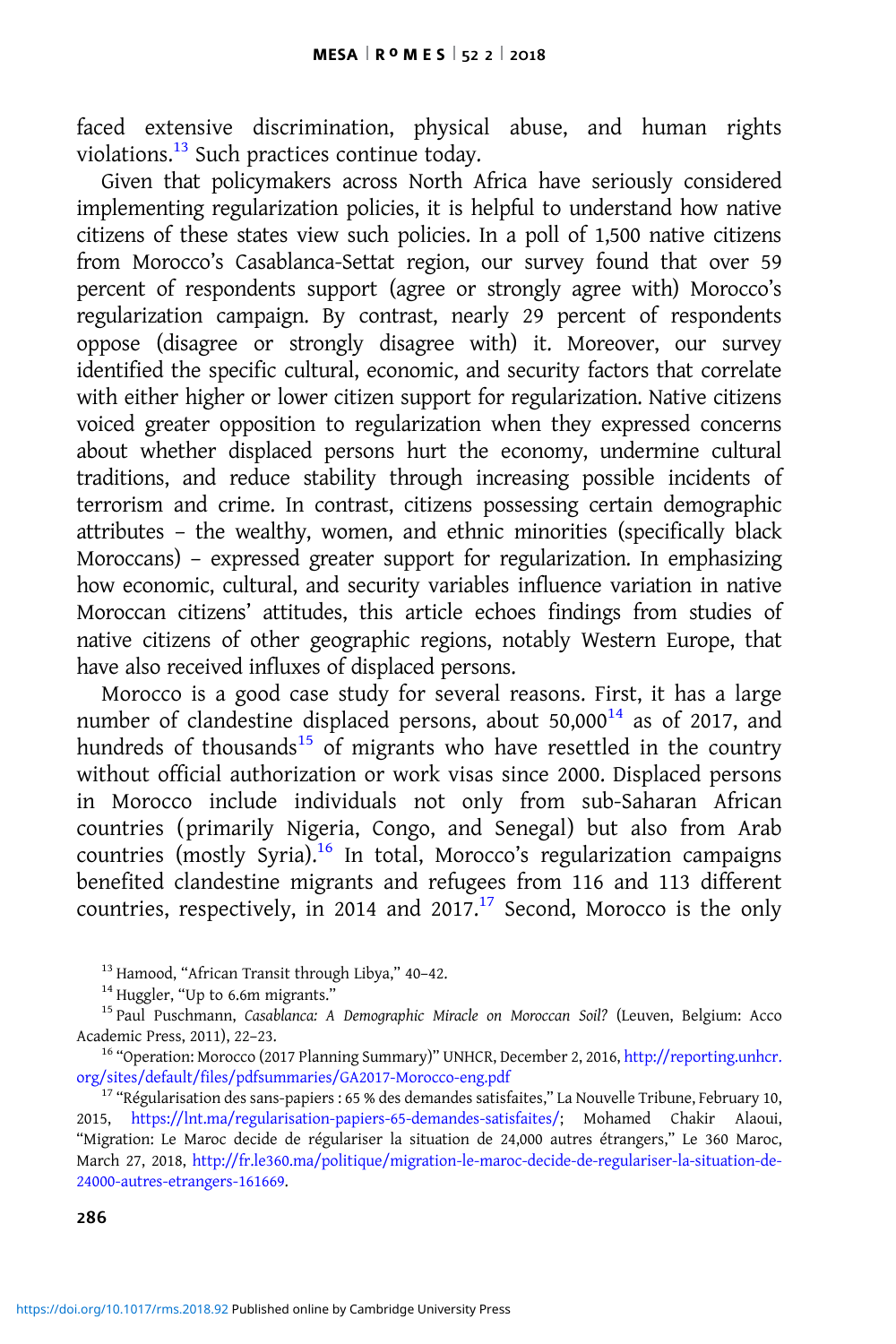North African state that has successfully implemented regularization campaigns, so it serves as a model for other states considering this policy approach.<sup>18</sup> Finally, from a methodological perspective, Morocco is a country in which public opinion polling can be realistically conducted to explore citizen attitudes toward these policies.<sup>19</sup>

This article for the Review of Middle East Studies proceeds as follows. Section one explains migrant regularization and describes how such campaigns were implemented in Morocco.<sup>20</sup> Although definitions of "regularization" differ, here we define it as the state granting official legal documents (often a residency card and/or work permit) to clandestine migrants to formally codify their status within the country. This section also posits three theoretical approaches predicting variation in citizen support for regularization. The second section discusses our survey and its results. The third section presents conclusions and limitations. Particularly, the fact that the survey data covers only one region suggests that its findings are preliminary; future studies should assess generalizability.

#### Predicting Public Support for Migrant Regularization in Morocco

Although migrant regularization – more commonly known as amnesty – varies considerably by country, it typically allows displaced persons to acquire legal residency permits and work visas. Frequently, the state will also permit displaced persons to apply for asylum, assessing whether they can attain refugee status. Such campaigns encourage displaced persons, who often have entered a country illegally and clandestinely, to come out of the shadows and declare their presence to governmental authorities without arrest, detention, or expulsion. Regularization is advantageous for displaced persons because it allows them to reside within their host country peacefully, without fearing imprisonment or refoulement, while they search for family members, medical care, lodging, and financial resources.

In 2014 and 2017, Morocco launched two regularization campaigns that together benefited around 40,000 displaced persons.<sup>21</sup> The campaigns were

Migration Policy Center, 2016), 7, [http://migration4development.org/sites/default/](http://migration4development.org/sites/default/files/mp_morocco.pdf)files/mp\_morocco.

<sup>&</sup>lt;sup>18</sup> Future studies may utilize surveys in Tunisia, where the government is currently developing a regularization policy for refugees to be submitted to parliament in late 2018. <sup>19</sup> The UAE has also implemented regularization campaigns. Research restrictions in the UAE prevent

polling to gauge citizen support for such campaigns. Moreover, unlike Morocco's amnesty policy, the UAE regularization campaigns differed considerably in that they mostly aimed to identify (and ultimately expel) migrants who had immigrated legally but had absconded from their visa-sponsored employment.<br><sup>20</sup> For a historic overview of Morocco's migrant crisis, especially the status of sub-Saharan African

migrants, see: de Haas, "Irregular Migration," 20; and de Haas, "The Myth of Invasion." <sup>21</sup> Françoise De Bel-Air, "Migration Profile: Morocco" (policy brief no. 5, European University Institute,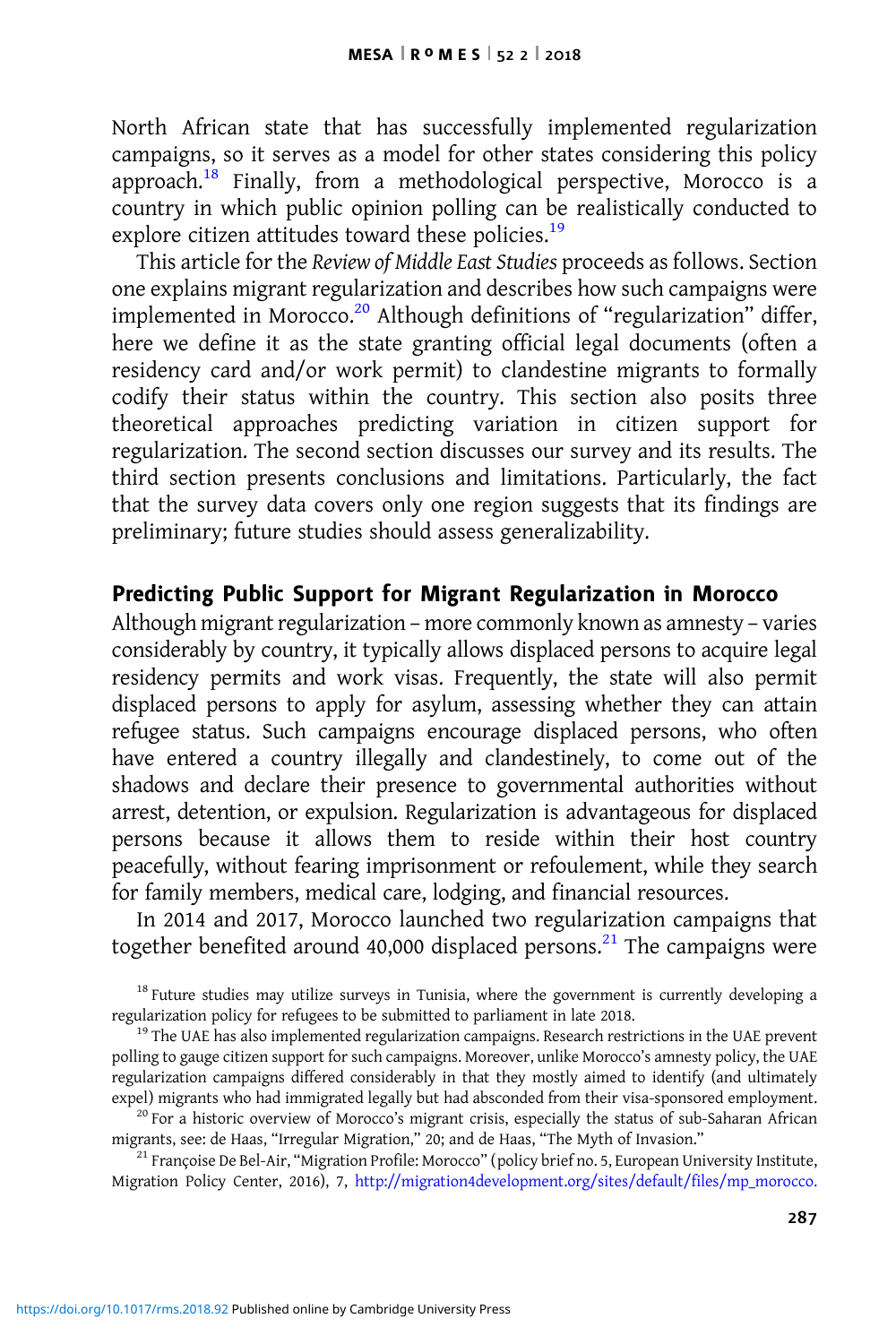well known among ordinary Moroccans, and the local media covered them extensively.<sup>22</sup> Additionally, Morocco's King Mohammed VI made three well-publicized public speeches in 2013,<sup>23</sup> 2014,<sup>24</sup> and 2016<sup>25</sup> announcing his country's regularization campaigns and its "solidarity-based" policy for dealing with migrants.<sup>26</sup> The 2014 campaign regularized predominantly Arab and sub-Saharan African displaced persons, mostly Senegalese (25 percent), Syrians (20 percent), and Nigerians (9 percent).<sup>27</sup> Morocco established local offices operating under the auspices of the Ministry in Charge of Moroccans Abroad and Migration Affairs to receive regularization requests. The ministry approved, initially, 65 percent of regularization applications.<sup>28</sup> After appeals were processed, the approval rate increased to 92 percent.<sup>29</sup> The 2017 regularization campaign approved 82 percent of applications.<sup>30</sup> Although the nationalities of applicants approved have not yet been announced, the majority of 2017 requests came from sub-Saharan African displaced persons, notably Senegalese (24 percent), Ivoirians (18 percent), Guineans (6 percent), and Cameroonians (6 percent). A smaller number of applications came from Syrians (7 percent). $31$ 

[pdf;](http://migration4development.org/sites/default/files/mp_morocco.pdf) Tamba François Koundouno, "Morocco Softens Immigrants Regularization Requirements, Grants Legal Statuses to Over 24,000 Applicants," Morocco World News, March 28, 2018, [https://www.](https://www.moroccoworldnews.com/2018/03/243318/morocco-softens-immigrants-regularization-requirements-grants-legal-status-24000-applicants/) [moroccoworldnews.com/2018/03/243318/morocco-softens-immigrants-regularization-requirements](https://www.moroccoworldnews.com/2018/03/243318/morocco-softens-immigrants-regularization-requirements-grants-legal-status-24000-applicants/)[grants-legal-status-24000-applicants/.](https://www.moroccoworldnews.com/2018/03/243318/morocco-softens-immigrants-regularization-requirements-grants-legal-status-24000-applicants/)<br><sup>22</sup> The Appendix provides media coverage data.<br><sup>23</sup> Kelsey Norman, "Between Europe and Africa: Morocco as a Country of Immigration," *Journal of the* 

Middle East and Africa 7, no. 4 (December 2016): 421.<br><sup>24</sup> Mohammed VI, "2016 Royal Speech on King and People's Revolution Day," Kingdom of Morocco-

Ministry of Culture and Communication, August 2, 2016, [http://www.maroc.ma/en/royal-speeches/full](http://www.maroc.ma/en/royal-speeches/full-text-royal-speech-king-and-peoples-revolution-day)[text-royal-speech-king-and-peoples-revolution-day.](http://www.maroc.ma/en/royal-speeches/full-text-royal-speech-king-and-peoples-revolution-day); <sup>25</sup> Mohammed VI, "Speech Addressed by HM King Mohammed VI to Participants in the 4th EU-Africa

Summit," Kingdom of Morocco- Ministry of Culture and Communication, [http://www.maroc.ma/en/](http://www.maroc.ma/en/royal-speeches/text-speech-addressed-hm-king-mohammed-vi-participants-4th-eu-africa-summit) [royal-speeches/text-speech-addressed-hm-king-mohammed-vi-participants-4th-eu-africa-summit](http://www.maroc.ma/en/royal-speeches/text-speech-addressed-hm-king-mohammed-vi-participants-4th-eu-africa-summit). <sup>26</sup> Mohammed VI, "Speech Addressed by HM King Mohammed VI to Participants in the 4th EU-Africa

Summit." <sup>27</sup> Kirsten Schuettler, "A Second Regularization Campaign for Irregular Immigrants in Morocco,"

World Bank- People Move, January 13, 2017, [http://blogs.worldbank.org/peoplemove/second](http://blogs.worldbank.org/peoplemove/second-regularization-campaign-irregular-immigrants-morocco-when-emigration-countries-become)[regularization-campaign-irregular-immigrants-morocco-when-emigration-countries-become;](http://blogs.worldbank.org/peoplemove/second-regularization-campaign-irregular-immigrants-morocco-when-emigration-countries-become)

"Régularisation des sans-papiers." <sup>28</sup> "Régularisation des sans-papiers." <sup>29</sup> Schuetter, "A Second Regularization Campaign." <sup>30</sup> Safaa Kasraoui, "Morocco's 2nd Regularization Campaign Settle 82% of Undocumented Migrants' Requests," Morocco World News, November 24, 2017, [https://www.moroccoworldnews.com/2017/11/](https://www.moroccoworldnews.com/2017/11/234732/morocco-regularization-campaign-driss-el-yazami-migrants/) [234732/morocco-regularization-campaign-driss-el-yazami-migrants/.](https://www.moroccoworldnews.com/2017/11/234732/morocco-regularization-campaign-driss-el-yazami-migrants/) <sup>31</sup> Hicham Baraka, "Migration: Le Maroc est une sale d'attente," CCFD-Terre Solidaire, August 19, 2018,

<https://ccfd-terresolidaire.org/infos/migrations/maroc-migrants-abcds-hicham-baraka-6086>.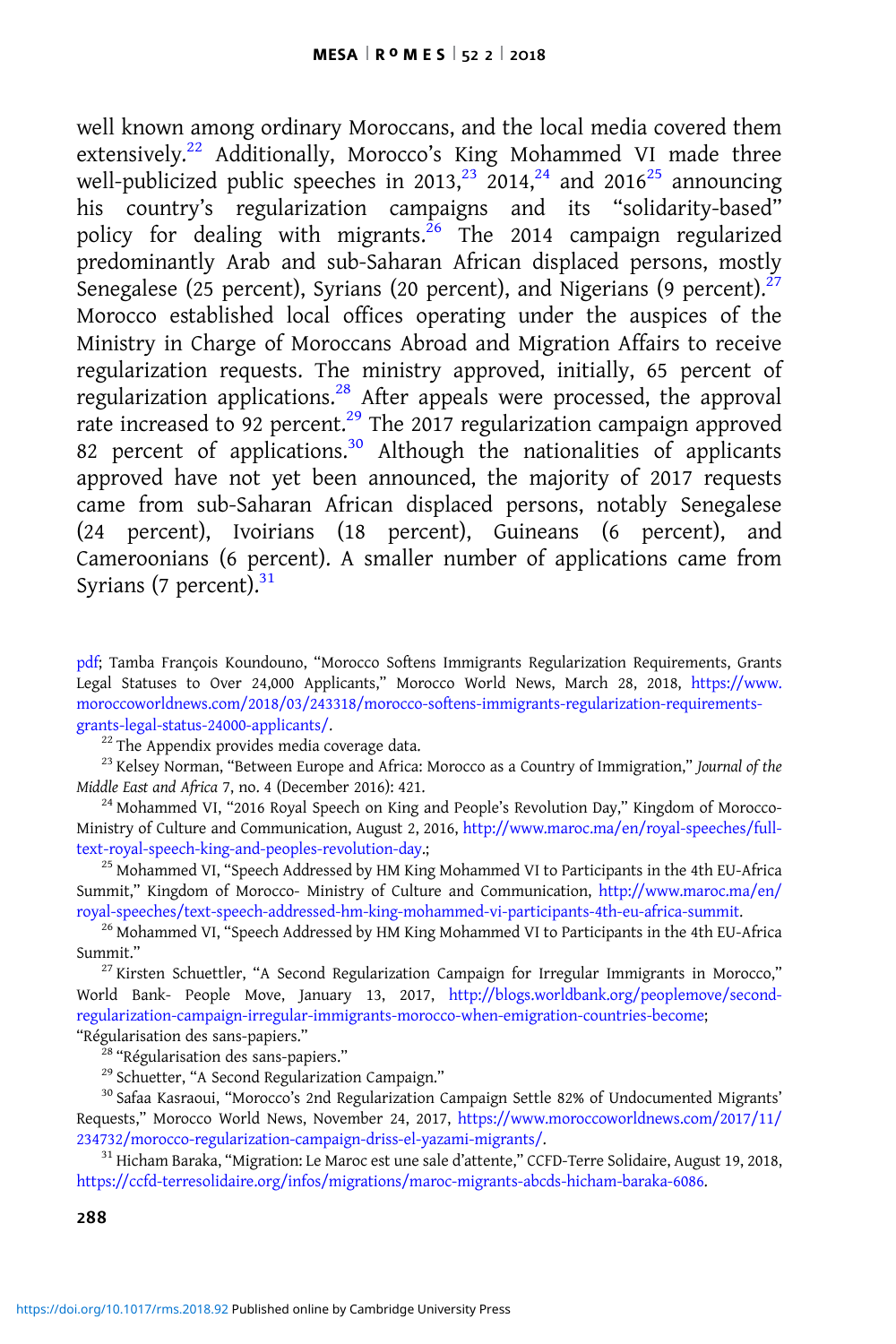During both the 2014 and 2017 campaigns, each migrant undergoing regularization gained a one-year residency card and a work permit eligible for renewal. In processing applications, Morocco prioritized the following groups of migrants: women and their children, unaccompanied minors, migrants possessing a job with a work contract, migrants who had been married to Moroccans for two years or more, children of mixed Moroccan-foreign married couples, well-educated migrants, and chronically ill migrants undergoing care in Morocco. $32$  An additional category included displaced persons who had lived continuously in Morocco for five years or longer. Indeed, most regularization applicants – about 64 percent – met this criterion.<sup>33</sup> Ultimately, those not approved for regularization in 2014 frequently could not provide required legal documents (like a valid work or marriage contract) to the authorities.<sup>34</sup> The 2017 campaign loosened requirements compared to the 2014 campaign in that it regularized displaced persons actively working without a valid work contact.<sup>35</sup> Crucially, Morocco's regularization campaign furnished displaced persons with information about education and healthcare services and also about the asylum system to evaluate whether they could become refugees (particularly helpful for Syrians and Congolese).36

Next, drawing on extant studies of citizen attitudes toward migrants and refugees, this analysis presents three theories explaining variations in citizen support for, or opposition to, regularization campaigns. Since gauging public attitudes toward displaced persons is a relatively new research area for scholars of the Middle East and North Africa (MENA), these theories come from research completed in Western European countries, where the academic literature is well established. Studies from Western Europe indicate that economic, cultural, and security concerns tend to shape citizens' attitudes toward migrants. Thus there are three distinct, though not mutually exclusive, theories to be tested in our Morocco-based survey.

Theory One argues that native citizens' economic concerns likely shape their attitudes toward regularizing migrants. It has been found that, because migrants typically have lower skill levels than native citizens,<sup>37</sup>

Immigrants Assimilate into or out of Welfare?," Journal of Human Resources 38, no. 1 (2003): 74–98; Tito Boeri, Gordon H. Hanson, and Barry McCormick, eds., Immigration Policy and the Welfare System: A Report

<sup>32</sup> Bel-Air, "Migration Profile," 8; Koundouno, "Morocco Softens Immigrants Regularization Requirements."<br><sup>33</sup> Bel-Air, "Migration Profile," 8.<br><sup>34</sup> Ibid.<br><sup>35</sup> Koundouno, "Morocco Softens Immigrants Regularization Requirements."<br><sup>35</sup> "Operation: Morocco," UNHCR.<br><sup>37</sup> Jörgen Hansen and Magnus Lofstrom, "Immigrant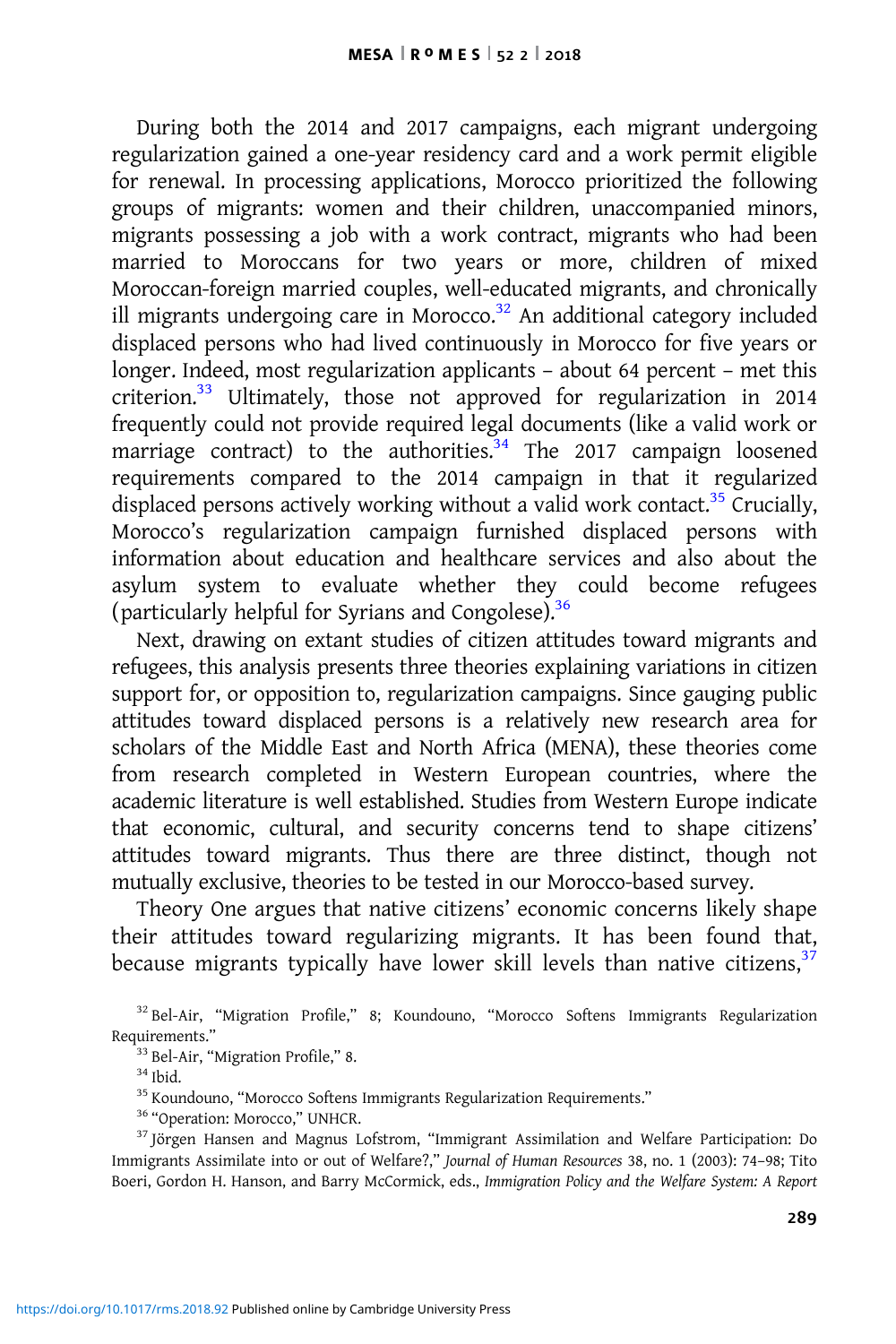and because they often accept lower wages than native citizens, $38$  unskilled native citizens' wages decline after migrant influxes. Consequently, low-skilled native citizens often oppose migrants.<sup>39</sup> Citizens' concerns about fiscal burdens also shape their attitudes toward migrants. Although the net fiscal effect of migration is not conclusive, $40$  a substantial portion of citizens often believe that migrants place fiscal burdens on society by trying to access welfare benefits and services.<sup>41</sup> Finally, citizens' assessment of the overall economic impact of migrants, such as their effect on the economy's size and growth, $42$  can influence their preferences on migration. Extending this logic, Theory One hypothesizes that native citizens who view migrants as causing negative economic consequences will be more likely than other citizens to oppose regularization campaigns.

Theory Two emphasizes culture. Cultural tensions related to migration have intensified in many migrant-receiving countries of Western Europe in recent decades, following, first, the influxes of refugees from Southeastern Europe in the 1990s and, thereafter, new refugees from Muslim-majority countries in the 2000s.<sup>43</sup> Thus, multiculturalism (i.e., the coexistence of multiple cultures in a given society) has emerged as a contentious issue. Extant studies show that, in particular, certain

for the Fondazione Rodolfo Debendetti (Oxford: Oxford University Press, 2002); and Timothy J. Hatton and Jeffrey G. Williamson, Global Migration and the World Economy: Two Centuries of Policy and Performance (Cambridge, MA: MIT Press, 2005). <sup>38</sup> Edna Bonacich, "A Theory of Ethnic Antagonism: The Split Labor Market," American Sociological

Review 37, no. 5 (October 1972): 547–59.<br><sup>39</sup> Kenneth F. Scheve and Matthew J. Slaughter, Globalization and the Perceptions of American Workers

(Washington, DC: Institute for International Economics, 2001); Anna Maria Mayda, "Who Is Against Immigration? A Cross-Country Investigation of Individual Attitudes toward Immigrants," Review of Economics and Statistics 88, no. 3 (October 2006): 510–30; and Kevin H. O'Rourke and Richard Sinnott, "The Determinants of Individual Attitudes towards Immigration," European Journal of Political Economy

<sup>40</sup> David Coleman and Robert Rowthorn, "The Economic Effects of Immigration into the United Kingdom," Population and Development Review 30, no. 4 (December 2004): 579–624.<br><sup>41</sup> Christian Dustmann and Ian P. Preston, "Racial and Economic Factors in Attitudes to Immigration,"

B.E. Journal of Economic Analysis and Policy 7, no. 1 (2007): 1–39; Gordon H. Hanson, Kenneth Scheve, and Matthew J. Slaughter, "Public Finance and Individual Preferences over Globalization Strategies," Economics and Politics 19, no. 1 (March 2007): 1–33; Giovanni Facchini and Anna Maria Mayda, "Does the Welfare State Affect Individual Attitudes toward Immigrants? Evidence across Countries," Review of Economics and Statistics 91, no. 2 (May 2009): 295–314.<br><sup>42</sup> Kyung Joon Han, "Saving Public Pension: Labor Migration Effects on Pension Systems in European

Countries," Social Science Journal 50, Issue 2 (June 2013): 152–61.<br><sup>43</sup> Martin Baldwin-Edwards, "The Emerging European Immigration Regime: Some Reflections on

Implications for Southern Europe," Journal of Common Market Studies 35, Issue 4 (December 2002): 497– 519; and Kyung Joon Han, "Political Use of Asylum Policies: The Effects of Partisanship and Election Timing on Government Policies Regarding Asylum Seekers' Welfare Benefits," Comparative European Politics 11, no. 4 (July 2013): 383–405.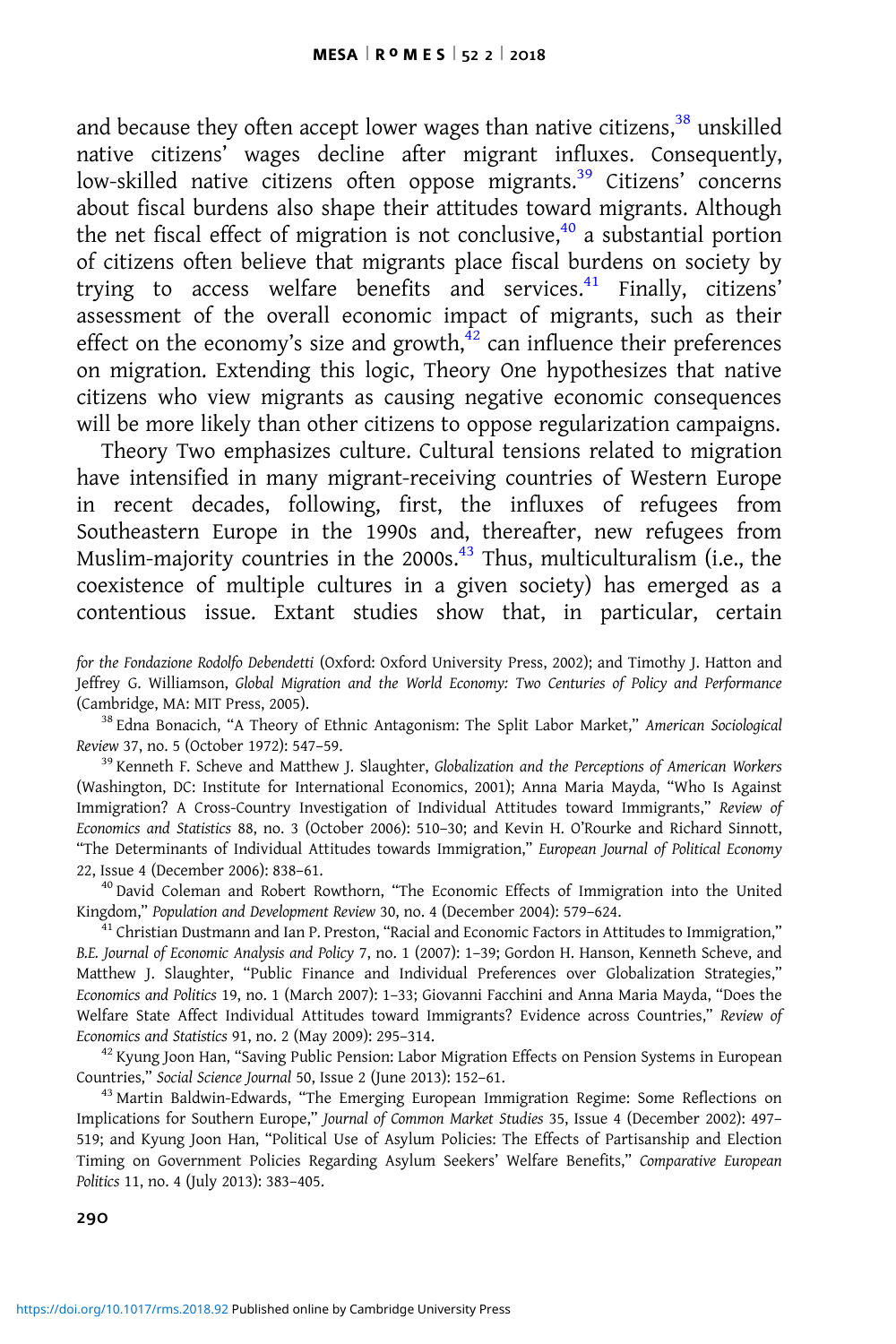characteristics of native citizens (gender, age, and political ideology) are associated with cultural bias against migrants. Specifically, older male citizens with right-wing affiliations tend to express cultural prejudice against migrants more often than do citizens with different attributes.<sup>44</sup> This cultural prejudice is associated with the historical connection these characteristics have had with nationalistic attitudes more generally. Such cultural prejudice attenuates with citizens' higher education levels, however.<sup>45</sup> In short, native citizens more threatened by cultural tensions with migrants would be more likely to oppose regularization campaigns.

Theory Three focuses on security. Native citizens who express concerns that migrants may cause insecurity, such as terrorism or crime, will be more likely than other citizens to oppose regularization. While an increase in the number of migrants does not correlate with greater crime or terrorism, many native citizens misperceive that migrants exacerbate both problems<sup>46</sup> because they see migrants as either suffering unfavorable economic circumstances (i.e., possessing lower levels of education, skills, and income) or having low social integration (i.e., lacking family, social, and community networks).<sup>47</sup> Some research indicates the opposite: migrants, in fact, often have tight familial and religious networks that deter criminality. Moreover, some studies have found that the rigor of the migration process itself seems to successfully screen out individuals likely to commit crimes.<sup>48</sup> Despite the empirical inaccuracy linking an increase

<sup>44</sup> Mattei Dogan, "The Decline of Nationalisms within Western Europe," Comparative Politics 26, no. 3 (April 1994): 281–305; Joane Nagel, "Masculinity and Nationalism: Gender and Sexuality in the Making Nations," Ethnic and Racial Studies 21, no. 2 (1998): 242–69; Charles R. Chandler and Yung-mei Tsai, "Social Factors Influencing Immigration Attitudes: An Analysis of Data from the General Social Survey," Social Science Journal 38, Issue 2 (Summer 2001): 177–88; Marcel Coenders and Peer Scheepers, "The Effect of Education on Nationalism and Ethnic Exclusionism: An International Comparison," Political Psychology 24, no. 2 (June 2003): 313–43; and Kyung Joon Han, "Income Inequality, International Migration, and National Pride: A Test of Social Identification Theory," International Journal of Public Opinion Research 25, no. 4 (May 2013): 502–21.<br><sup>45</sup> Jens Hainmueller and Michael J. Hiscox, "Attitudes toward Highly Skilled and Low-Skilled

Immigration: Evidence from a Survey Experiment," American Political Science Review 104, no. 1 (February 2010): 61–84. <sup>46</sup> Graham C. Ousey and Charis E. Kubrin, "Exploring the Connection between Immigration and Violent

Crime Rates in U.S. Cities, 1980–2000," Social Problems 56, no. 3 (August 2009): 447–73; and Milo Bianchi, Paolo Buonanno, and Paolo Pinotti, "Do Immigrants Cause Crime?," Journal of the European Economic Association 10, no. 6 (December 2012): 1318–47. <sup>47</sup> Clifford R. Shaw and Henry McKay, eds., Juvenile Delinquency and Urban Areas (Chicago: University of

Chicago Press, 1942). <sup>48</sup> Tim Wadsworth, "Is Immigration Responsible for the Crime Drop? An Assessment of the Influence of

Immigration on Changes in Violent Crime between 1990 and 2000," Social Science Quarterly 91, no. 2 (April 2010): 531–53.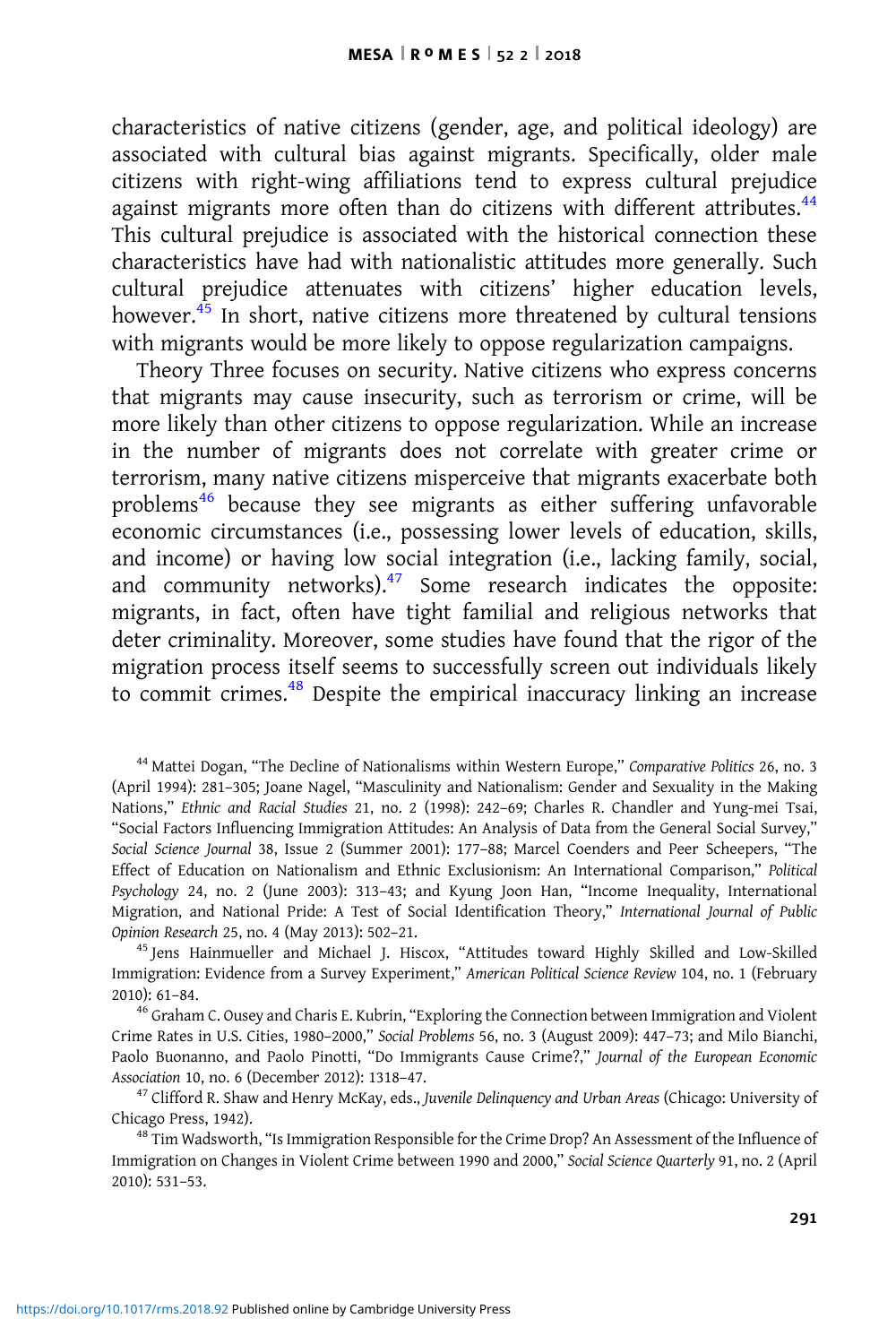in the number of migrants with higher crime rates, many surveys nonetheless find that native citizens mistakenly hold these views.<sup>49</sup>

## Original Survey and Empirical Analysis

Conducted in September 2017, our 1,500-respondent survey was statistically representative for the Casablanca-Settat region, Morocco's most populous and economically important region. During the regularization campaign, this region received the second-largest number of applications, indicating that it is a geographic area in which many migrants reside. The survey was administered house-to-house in Arabic, and the response rate was over 94 percent. The authors completed the survey in collaboration with a professional survey organization led by an academic and considered Morocco's most reputable survey firm. The organization contracted for this project acts as the local partner for both the Arab Barometer (previous three waves) and the Afrobarometer (previous four waves), which are the two major international survey initiatives conducting polling research in Morocco.

Random selection methods were used in all stages of sampling (for a 3 percent plus/minus margin of error). Province acted as the sampling stratum, and lowest-level urban and rural administrative districts (or "communes") were selected randomly. Housing blocks within the communes were also selected randomly, and houses were selected randomly using the random walk method. The Kish table method was used to randomly select survey participants within each home. This multistage, randomized sample of Morocco's Casablanca-Settat region was obtained through a sampling frame provided by the National Institute of Statistics and generally followed the methodology of Benstead's previous Moroccobased surveys.<sup>50</sup> The full survey was launched after a 100-respondent pilot survey to test question understandability in Arabic. Additionally, the authors conducted randomly selected and unannounced observations of enumerators administering the survey in the field to supervise data collection. These unannounced observations of survey enumerators occurred in the following locations, both urban and rural, in the Casablanca-Settat region: Casablanca (Moulay Rachid, Ain Seba'a, Sidi

<sup>49</sup> Jennifer Fitzgerald, K. Amber Curtis, and Catherine L. Corliss, "Anxious Publics: Worries about Crime and Immigration," Comparative Political Studies 45, no. 4 (April 2012): 477–506.<br><sup>50</sup> Lindsay J. Benstead, "Does Interview Religious Dress Affect Survey Response? Evidence from

Morocco," Politics and Religion 7 (December 2014): 746; and Lindsay J. Benstead, "Effects of Interviewer-Respondent Gender Interaction on Attitudes toward Women and Politics: Findings from Morocco," International Journal of Public Opinion Research 26, no. 3 (September 2013): 373–74.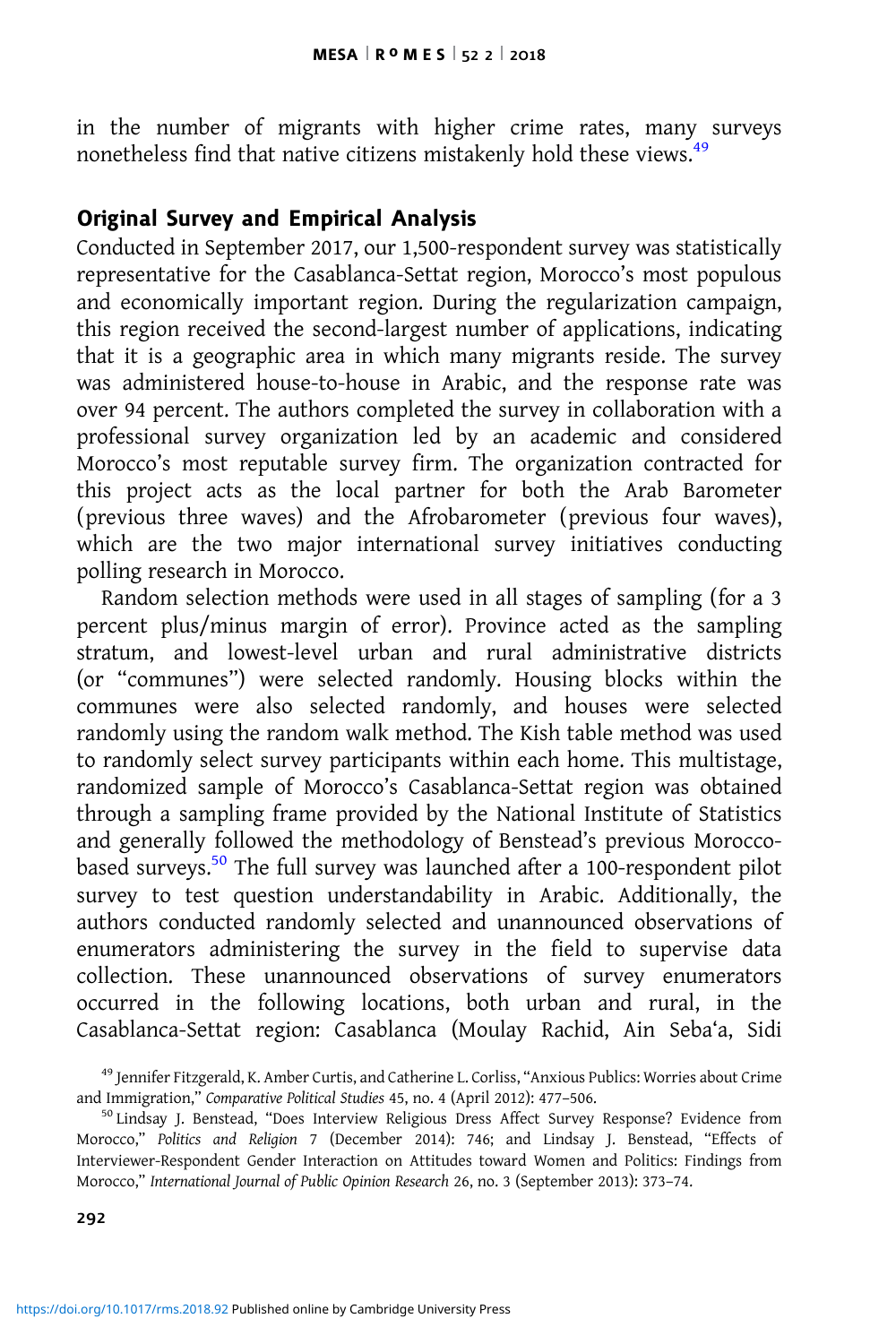Moumen, and Anfa neighborhoods), Mohammedia, Mediouna, Sidi Bennour (twice), and Ain Harrouda. In total, the authors directly observed 9 of the 10 enumerators during data collection.

The survey was designed to determine which economic, cultural, and security variables seemed to raise or lower native citizens' support for regularization.<sup>51</sup> In the main dependent variable question, the survey asked citizens how much they supported Morocco's regularization campaign (strongly agree, agree, neither agree nor disagree, disagree, or strongly disagree).<sup>52</sup> Through an ordered logistic model, the most robust correlates with either higher or lower levels of support were identified. The independent variable questions used herein were not randomized because this study focuses on elucidating more descriptive, correlative relationships as in traditional public opinion research. This approach aligns with practices used in the Arab Barometer and Afrobarometer public opinion initiatives, which also do not use randomized independent variable question items on their Morocco-based surveys. However because the placement of both the independent and dependent variables questions was uniform in all questionnaires, any potential ordering effects would be held constant and uniform among all respondents.

First, three economic questions captured native citizens' perceptions about the possible negative consequences of migrant labor on their jobs, livelihoods, and the macroeconomy. Second, a question tracked whether citizens believed migrants undermine Moroccan culture to gauge perceptions of cultural threats or tensions. Two additional questions (incorporated as interaction terms) about ideology (preference for pan-Arab or pan-African ideologies) were included to assess whether native citizens holding such beliefs might be less susceptible to migrants' potential cultural threats. That is, Moroccans who ascribe to either pan-Arab or pan-African ideologies might be less likely to feel cultural tensions with groups of displaced persons that were predominantly Arab or sub-Saharan African. An additional question tracked respondents' levels of religiosity, as some more religious native citizens might be more susceptible to cultural threats, as some displaced persons (notably sub-Saharan Africans) are non-Muslims. Third, two questions measured to what degree native citizens believed that migrants increase crime or

<sup>&</sup>lt;sup>51</sup> The Appendix presents the survey questions.<br><sup>52</sup> Our survey questionnaire asked over 100 questions on a diverse variety of topics related to Moroccans' attitudes toward displaced persons. The dependent variable question for this specific article appeared about halfway through the questionnaire.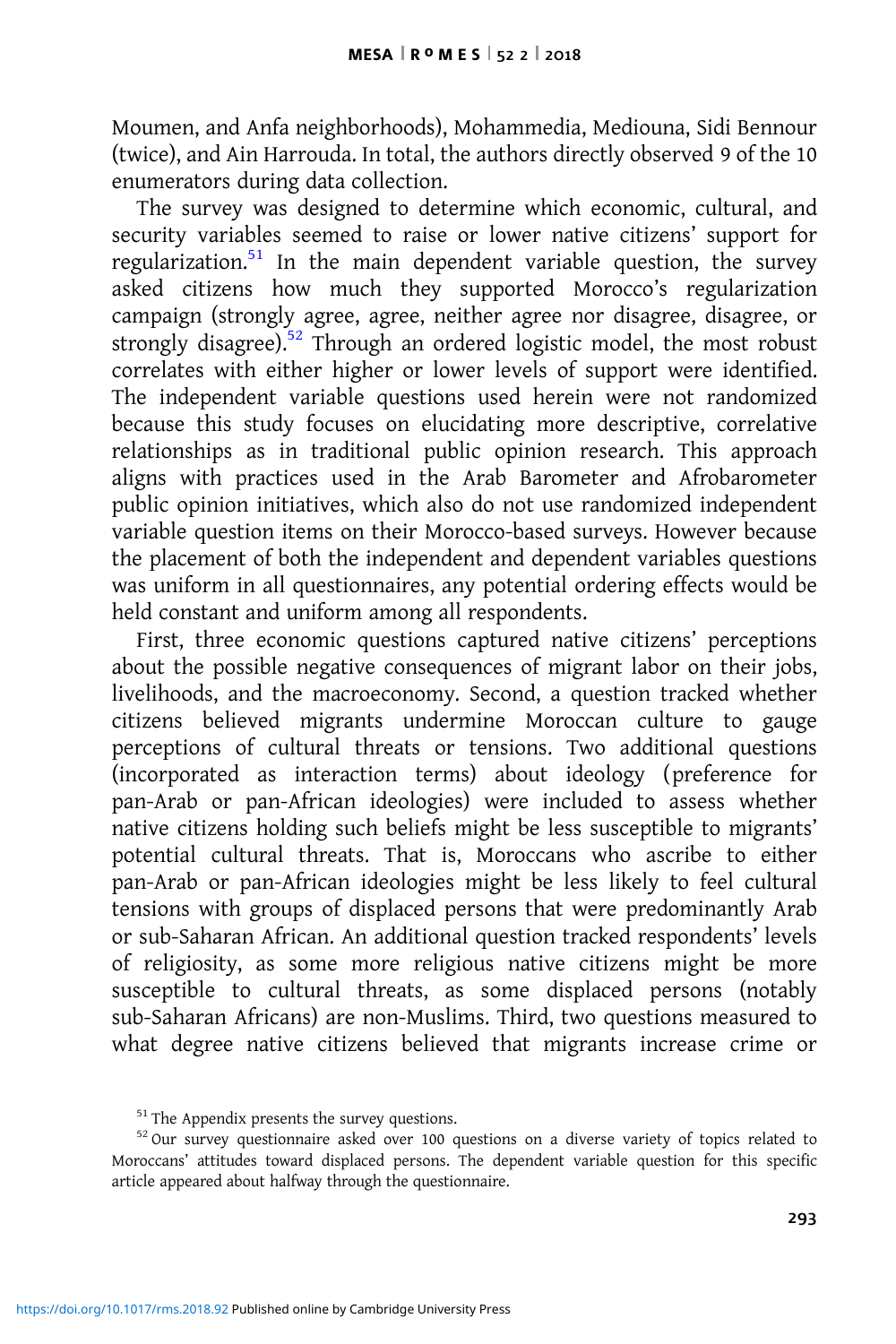terrorism. Citizen views do not necessarily cohere with empirical reality; misperceptions might therefore depress support for regularization.

[Figure 1](#page-12-0) presents results on the correlates of either greater or lower levels of support from native citizens for Morocco's regularization campaign. The survey's findings indicate that all three theories – economic, cultural, and security factors – seem to affect support for regularization.<sup>53</sup> Citizens who think that migrants worsen Morocco's national economy, dilute its culture, and undermine its internal security are more likely to oppose regularization.<sup>54</sup> Though citizens with strong pan-Africanist ideologies are more likely to support the regularization program, their belief in either pan-Arab or pan-Africanist ideologies does not seem to dampen their likelihood of perceiving migrants as cultural threats (models 2 and 3). The predicted probabilities in [Figure 1](#page-12-0) highlight the correlation between negative perceptions of migrants' effects on Morocco and opposition to regularization. As citizens' responses to the survey questions moved from "disagree strongly" to "agree strongly," their probability of supporting regularization dropped from 0.53∼0.54 to 0.46∼0.48; likewise, their probability of opposing regularization increased from 0.16∼0.18 to  $0.24 \sim 0.26 \cdot \frac{55}{5}$ 

Specific demographic attributes of native citizens predicted higher support for Morocco's regularization campaign. First, women expressed more support. This finding coheres with studies from Europe, which suggest that the historical connection between manhood and nationalism drives men to oppose migrants.<sup>56</sup> Second, richer citizens voiced more support for regularization, likely because they are less vulnerable to labor competition with migrants who work predominantly in lower-skilled and

<sup>53</sup> The results suggest that though Moroccan citizens' general economic concerns dampen their support for regularization of migrants, their concerns on the specific negative economic effects of migration on the labor market and taxes/welfare do not seem to have an effect. One plausible explanation for this finding is that Moroccans may not have clear and precise knowledge about the particular ways in which migrants are hypothesized to negatively affect the labor market and taxes/ welfare.<br><sup>54</sup> We acknowledge, however, that the variables testing security threats are statistically significant

only at the 0.10 level, which is a less robust standard (though still commonly used in Middle East survey research). For example, see: Daniel Corstange, "Vote Trafficking in Lebanon," International Journal of Middle Eastern Studies 44, Issue 3, (August 2012): 501, ftn 12; Benstead, "Effects of Interviewer-Respondent Gender Interaction," 10. <sup>55</sup> The response scale for questions on both perceived threats and the regularization program is:

1 = "Disagree strongly"; 2= "Disagree"; 3= "Neither agree nor disagree"; 4= "Agree"; 5= "Agree strongly." Therefore, a brief comparison of the effects of these threats indicates that they have similar degrees of substantive effects on citizens' opinions toward the regularization program.<br><sup>56</sup> Nagel, "Masculinity and Nationalism."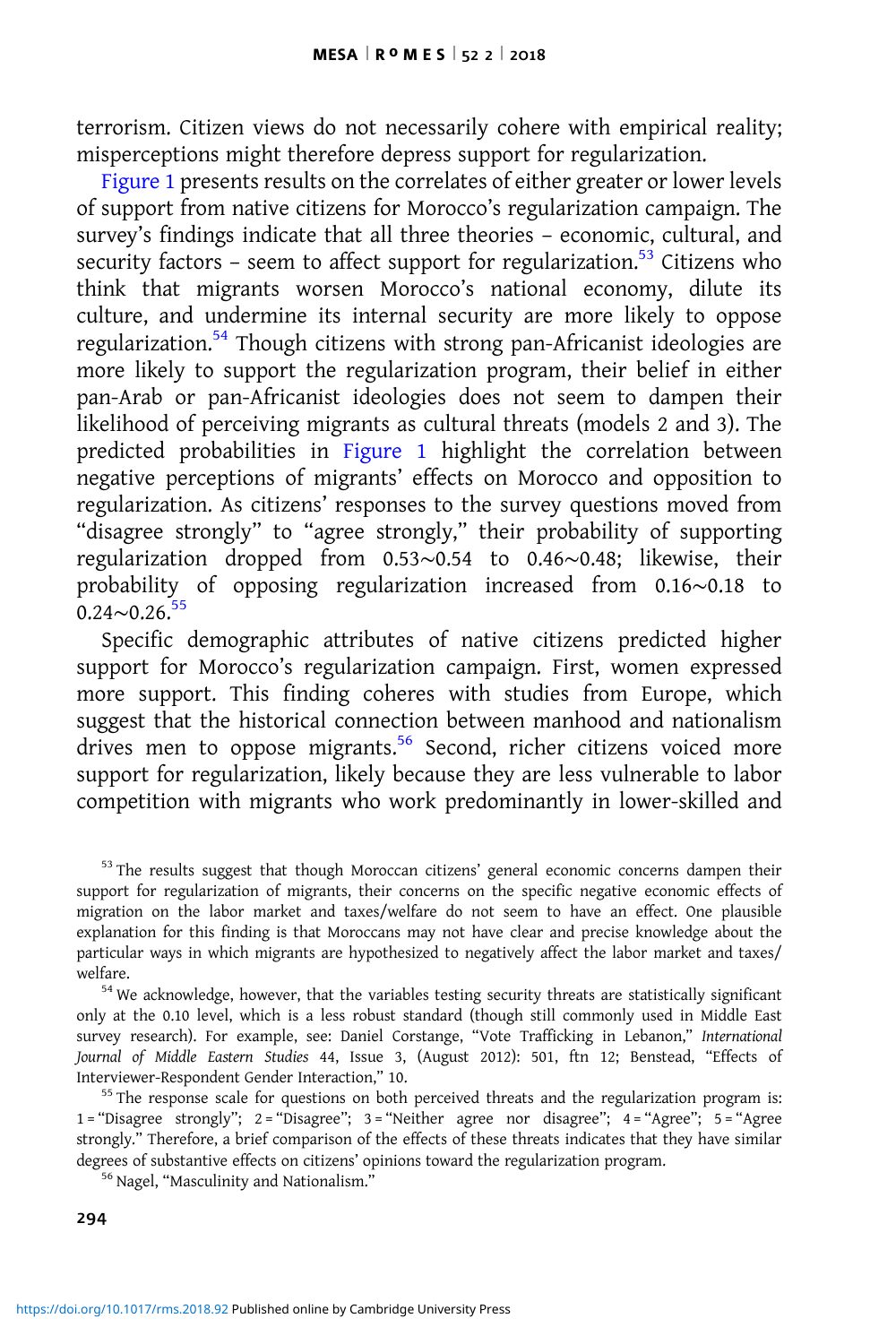<span id="page-12-0"></span>

|                                                          | (1)        | (2)        |
|----------------------------------------------------------|------------|------------|
| Labor market threat: Migrants take jobs                  | $-0.03$    | $-0.01$    |
|                                                          | (0.07)     | (0.07)     |
| <b>Fiscal threat: Migrants use public services</b>       | $-0.06$    | $-0.09$    |
|                                                          | (0.07)     | (0.07)     |
| <b>Economic threat: Migrants are bad for the economy</b> | $-0.15**$  | $-0.16**$  |
|                                                          | (0.07)     | (0.08)     |
| <b>Cultural threat: Migrants undermine culture</b>       | $-0.17***$ | $-0.18**$  |
|                                                          | (0.06)     | (0.08)     |
| Pan-Arab ideology                                        |            | $-0.32$    |
|                                                          |            | (0.40)     |
| Pan-Arab ideology x Migrants undermine culture           |            | 0.13       |
|                                                          |            | (0.12)     |
| Pan-African ideology                                     |            | 0.34       |
|                                                          |            | (0.52)     |
| Pan-African ideology x Migrants undermine culture        |            | 0.04       |
|                                                          |            | (0.15)     |
| <b>Security threat</b>                                   |            |            |
| Migrants threaten security                               | $-0.11*$   | $-0.11*$   |
|                                                          | (0.06)     | (0.06)     |
| Migrants worsen crime                                    | $-0.12*$   | $-0.11*$   |
|                                                          |            |            |
|                                                          | (0.07)     | (0.07)     |
| Female                                                   | $0.23*$    | $0.21*$    |
|                                                          | (0.12)     | (0.13)     |
| Age                                                      | $-0.00$    | $-0.00$    |
|                                                          | (0.00)     | (0.01)     |
| <b>Education</b> level                                   | 0.01       | 0.00       |
|                                                          | (0.04)     | (0.04)     |
| Income                                                   | $0.26***$  | $0.26***$  |
|                                                          | (0.07)     | (0.08)     |
| Unemployed                                               | 0.01       | $-0.01$    |
|                                                          | (0.13)     | (0.14)     |
| Arab/Mixed                                               | 0.39       | 0.43       |
|                                                          | (0.24)     | (0.27)     |
| <b>Black Moroccan</b>                                    | $1.10***$  | $1.01***$  |
|                                                          | (0.28)     | (0.30)     |
| Religiosity                                              | 0.15       | 0.09       |
|                                                          | (0.11)     | (0.11)     |
| Cut point1                                               | $-3.47***$ | $-3.65***$ |
|                                                          | (0.62)     | (0.87)     |
| Cut point2                                               | $-1.62***$ | $-1.85**$  |
|                                                          | (0.61)     | (0.86)     |
| Cut point3                                               | $-1.10*$   | $-1.31$    |
|                                                          | (0.61)     | (0.86)     |
| Cut point4                                               | $1.41**$   | 1.11       |
|                                                          | (0.61)     | (0.86)     |
| -2 x Log likelihood                                      | 3471.5     | 3347.3     |
| <b>Number of observations</b>                            | 1.029      | 931        |

| Correlates of support for the regularization program |  |
|------------------------------------------------------|--|
|------------------------------------------------------|--|

Figure 1: Correlates of support for the regularization program.

Note: Positive coefficients denote higher support for migrant regularization; negative ones denote opposition. Standard errors in parentheses. \*\*\*  $p < 0.01$ , \*\*  $p < 0.05$ , \*  $p < 0.1$ 

lower-income jobs.<sup>57</sup> Finally, native citizens self-identifying as black Moroccans (i.e., of historic sub-Saharan African roots) supported

<sup>57</sup> Moshe Semyonov, Rebeca Raijman, and Anastasia Gorodzeisky, "The Rise of Anti-foreigner Sentiment in European Societies, 1988–2000," American Sociological Review 71, no. 3 (June 2006): 426–49.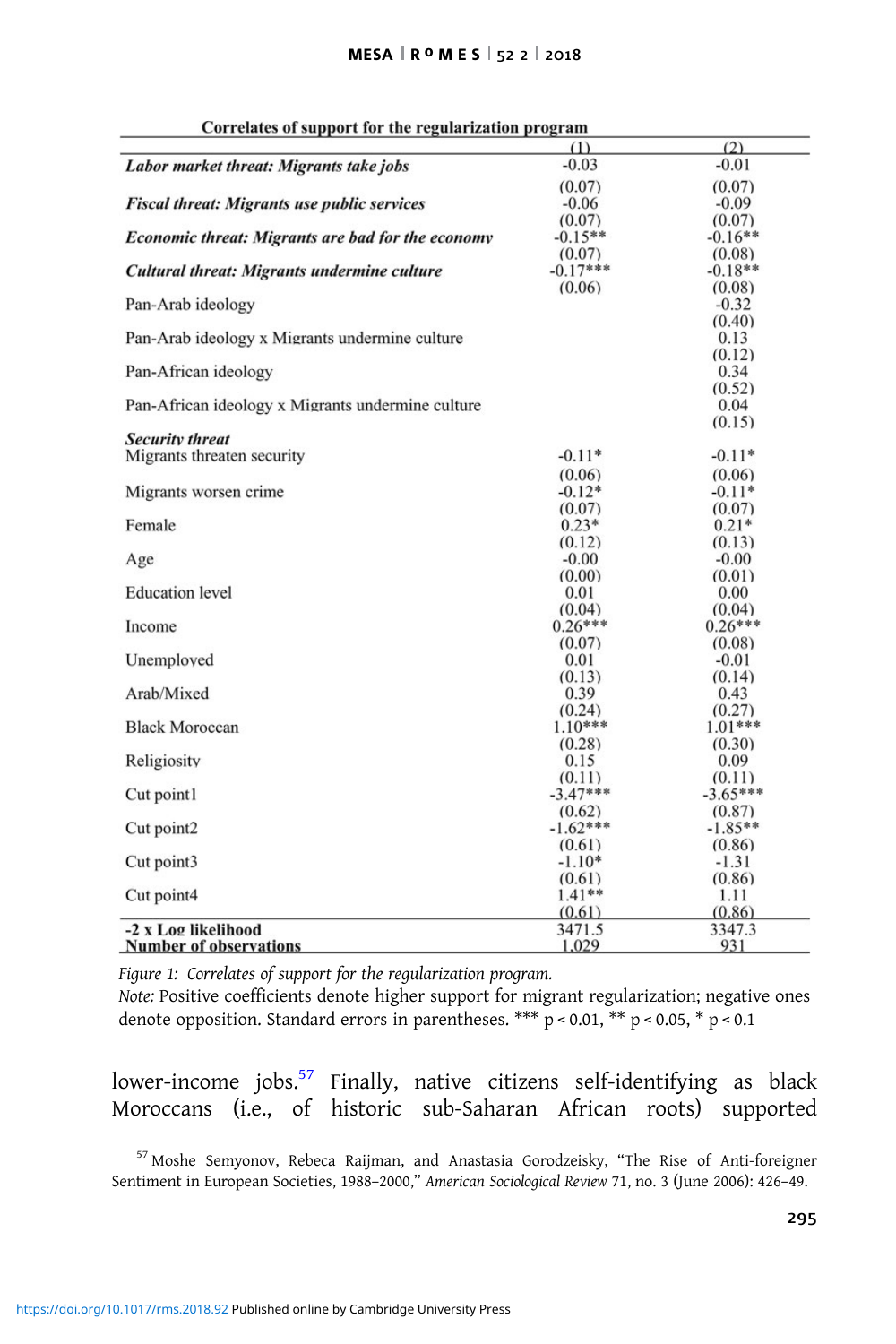

Figure 2: Predicted probabilities of the attitudes toward the regularization program.

Note: Circles indicate predicted probabilities and lines at their 95 percent confidence interval. The probabilities are calculated with the result of [Figure 1](#page-12-0)'s model. "Agree with regularization" indicates the response of "Agree" to the question on regularization program (=4). "Disagree with regularization" indicates the response of "Disagree" to the question (=2). All the other variables are fixed at their mean level when predicted probabilities are calculated. Thorough predicted probabilities for all the categories of the dependent variable are presented in the Appendix.

regularization more than Moroccans of other ethnicities. This result likely stems from the fact that black Moroccans might hold more empathy for sub-Saharan African migrants, who constitute the majority of displaced persons. Moreover, if the findings herein parallel those discovered in the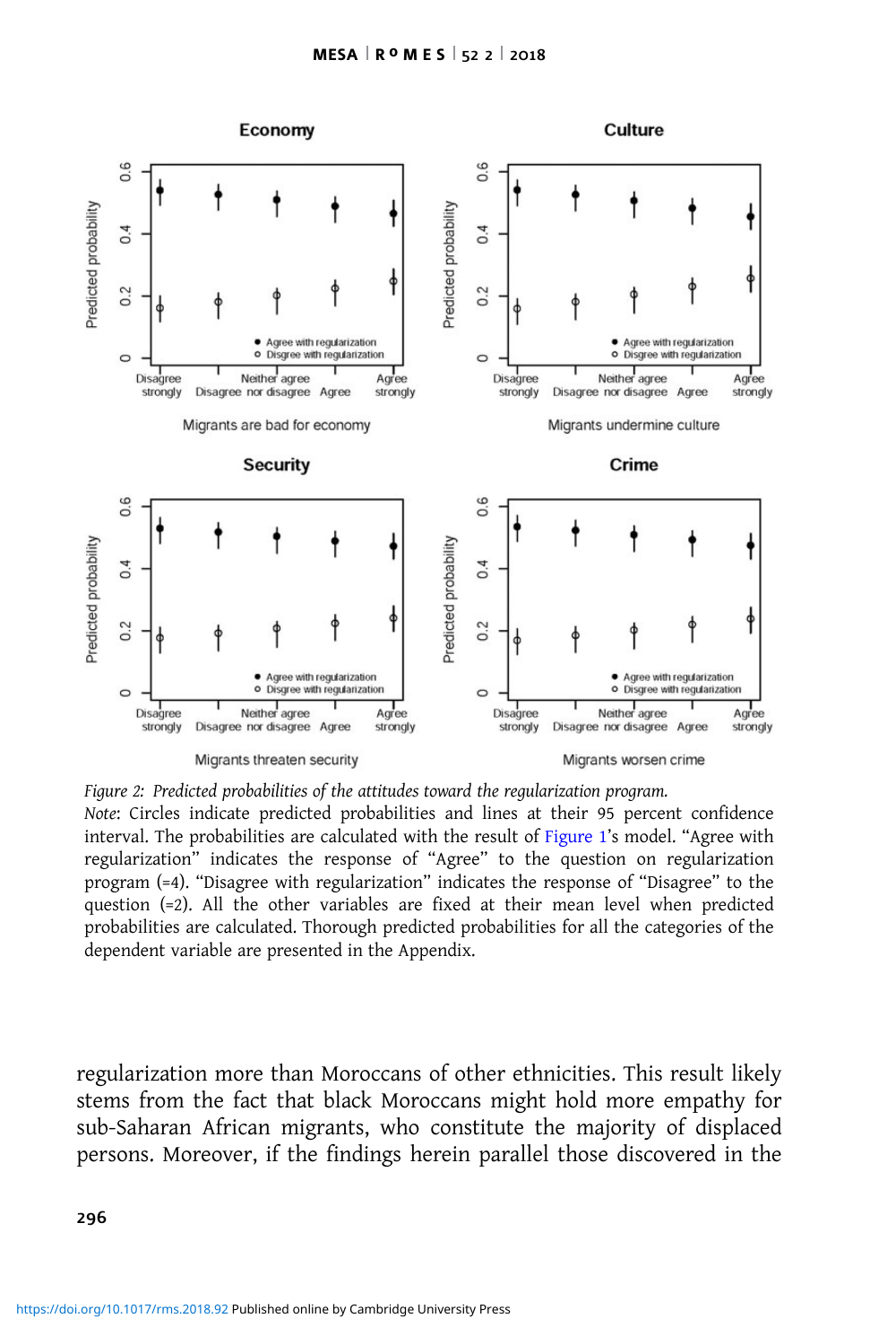European context, it may be that black Moroccans view sub-Saharan migrants as potential political allies.<sup>58</sup>

### Conclusions, Limitations, and Future Research

Our key finding in this article was that a majority of native citizens – over 59 percent – supported Morocco's recent regularization campaign. However, different economic, cultural, and security variables correlated with either greater or lesser support. Similar to studies from Western Europe, this article discovered that native citizens concerned about clandestine migrants' negative effects on the economy, culture, and internal security reported stronger opposition to regularization. Further, richer, female, and black native citizens supported regularization more strongly.

But this article faces constraints, underscoring the necessity for future studies. Foremost among these constraints is that the data came from one region within one North African state that has implemented regularization. Thus, it is difficult to know whether the attitudinal trends discovered herein extend to all of Morocco, or to neighboring North African states, like Algeria and Tunisia, that have also considered regularization policies. Yet after recognizing this limitation, this article still has value by providing the first-ever survey of public support for regularization campaigns for clandestine migrants in North Africa. It provides a starting point for future studies, which would likely use nationally representative public opinion polls.

Another question left unanswered relates to the underlying rationale for migrant regularization, more generally. It remains unclear why Morocco's regime has successfully executed regularization campaigns while many of its North African neighbors have not. Morocco may have pursued this policy to signal higher compassion for sub-Saharan African migrants, who throughout the 2000s and 2010s suffered harsh treatment from its police.<sup>59</sup> The regime may want to enhance its image first among European states, which have previously criticized its mishandling of migrants, and second among governments of sub-Saharan African countries, where Morocco has expanded its economic investment, religious outreach, and

 $58$  Mayda, "Who Is Against Immigration?"<br> $59$  "Spain and Morocco: Failure to Protect the Rights of Migrants—One Year On," Amnesty International, October 26, 2006, 3–6, [http://www.amnesty.eu/static/documents/2006/CeutaandMelillaReportOct2006.](http://www.amnesty.eu/static/documents/2006/CeutaandMelillaReportOct2006.pdf) [pdf.](http://www.amnesty.eu/static/documents/2006/CeutaandMelillaReportOct2006.pdf)